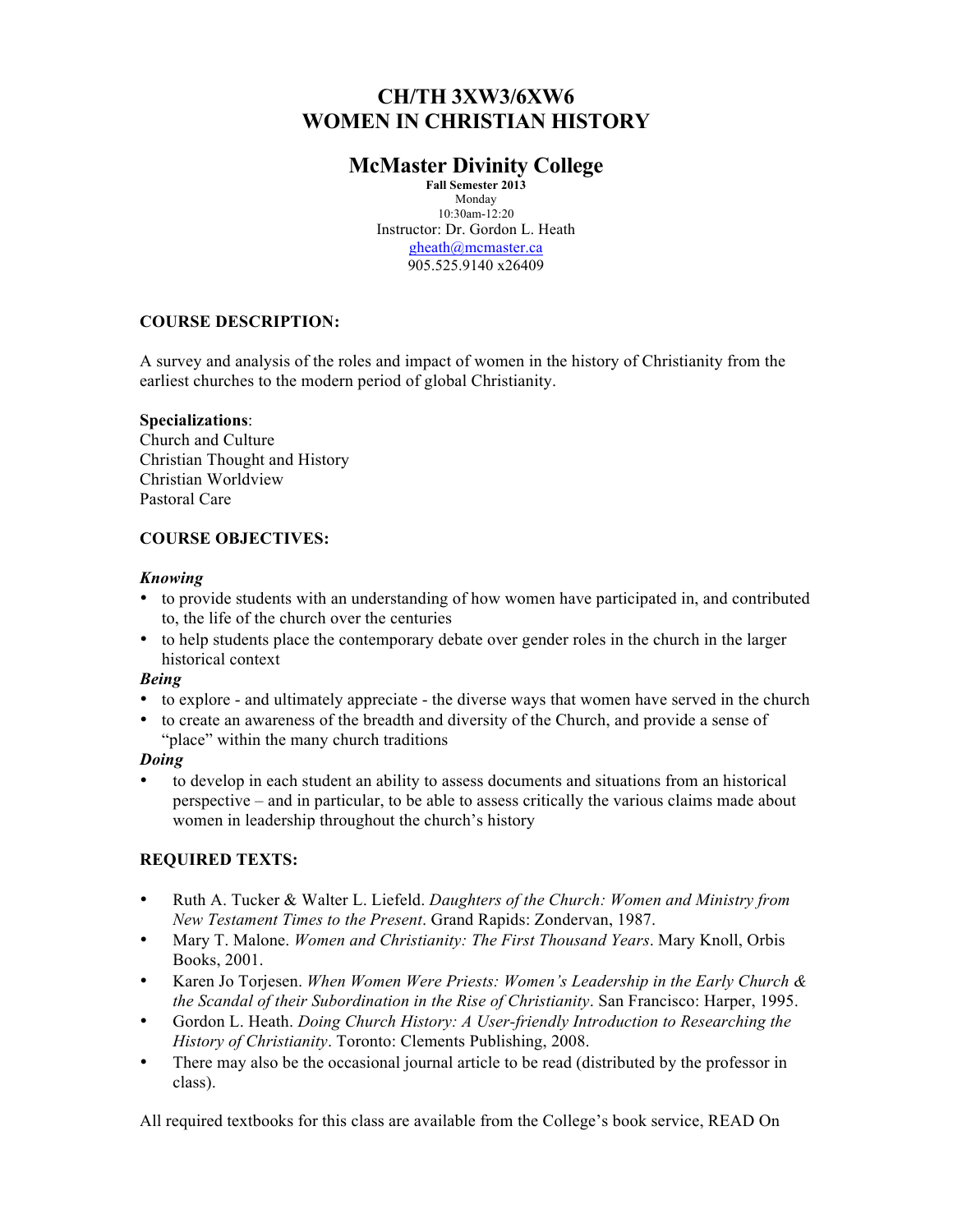Bookstore, Room 145, McMaster Divinity College. Texts may be purchased on the first day of class. For advance purchase, you may contact READ On Bookstores, 304 The East Mall, Suite 100, Etobicoke, ON M9B 6E2: phone 416-620-2934; fax 416-622-2308; e-mail books@readon.ca.

## **ASSIGNMENTS:**

Along with completing the weekly readings, and participating in class discussions and debates, each student will be required to complete the following:

- Position Paper: Each student is required to write a three-page position paper.
- Research Paper: Each student is required to write a ten-page research paper on a topic agreed upon by the professor.
- Biographical Presentation: Each student is required to present a fifteen minute presentation on a particular woman in the church's history.
- Book Review: Students will be required to write a four-page critique of *When Women were Priests.*

*Research degree students are expected to fulfill all assignments at an advanced degree level. They will also be required to prepare an annotated bibliography of ten books and ten articles in the area of their research paper, as well as write an additional 5000 words for the research paper.*

## **GRADING:**

Professional Degree

- Position Paper: 10%
- Research Paper: 45%
- Biographical Presentation: 25%
- Book Review: 15%
- Participation: 5%

### **GENERAL COMMENTS:**

- Academic dishonesty is a serious offence that may take any number of forms, including plagiarism, the submission of work that is not one's own or for which previous credit has been obtained, and/or unauthorized collaboration with other students. Academic dishonesty can result in severe consequences, e.g., failure of the assignment, failure of the course, a notation on one's academic transcript, and/or suspension or expulsion from the College. Students are responsible for understanding what constitutes academic dishonesty. Please refer to the Divinity College Statement on Academic Honesty ~ http://www.mcmasterdivinity.ca/programs/rules-regulations.
- McMaster Divinity College uses inclusive language for human beings in worship services, student written materials, and all of its publications. In reference to biblical texts, the integrity of the original expressions and the names of God should be respected. The NRSV and TNIV are examples of the use of inclusive language for human beings. It is expected that inclusive language will be used in chapel services and all MDC assignments.
- Essays must be handed in at the beginning of the class on the day they are due. All other essays will be considered to be late. Students may be exempted from the late penalty of 3% per day (not including weekends) if they attach to their essay a letter explaining the genuine emergency that delayed them. Late assignments (even ones with an extension) will not receive comments and constructive criticism from the professor.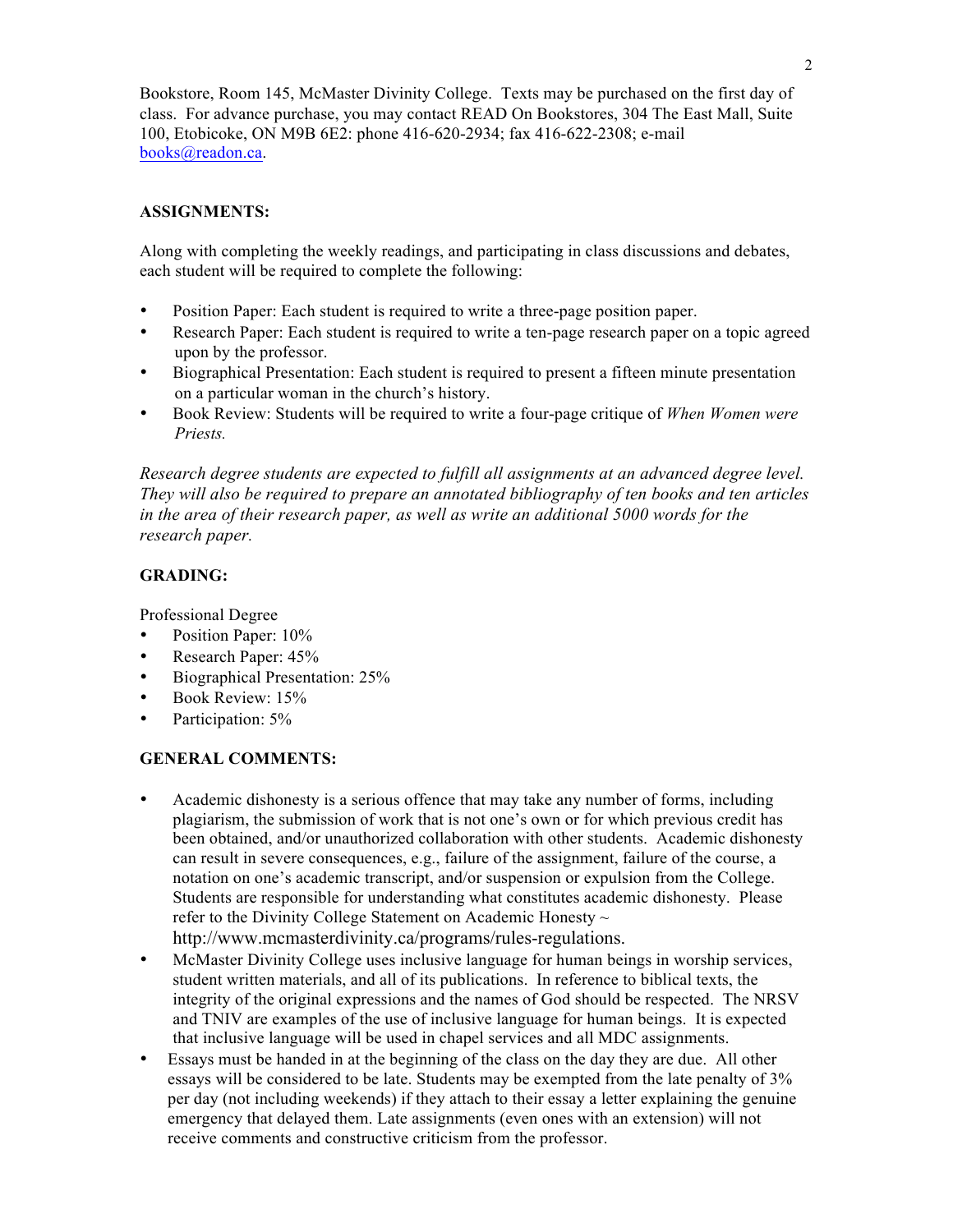- The essay should be handed directly to the instructor. To avoid any potential problems, students are advised to keep their working notes and a copy of their paper until a final mark has been received.
- All stylistic considerations (including but not limited to questions of formatting, footnotes, and bibliographic references) must conform to the McMaster Divinity College Style Guidelines for Essays and Theses http://www.mcmasterdivinity.ca/sites/default/files/documents/MDCStyleGuideMarch0413.pd f

Failure to observe appropriate form will result in grade reductions.

- Please turn off your cell phone and/or pager before the class begins.
- Please do not attend class if you are ill and contagious (e.g. the flu).
- Respectful dialogue and disagreement is expected.

## **COMMENTS ON ASSIGNMENTS**

All assignments are due at the beginning of the class – anything else is considered to be late.

### • **Position Paper (Due 16 September, in class)**

This assignment is a brief statement on one's own view of women in ministry, as well as one's view of the church's treatment of women in its history. More details will be provided in class.

### • **Research Paper (Due 18 November, in class)**

This ten-page typed, double-spaced, 12 point font, 1¼ inch margins, and Chicago-style endnotes research paper provides an opportunity for students to pursue an area of research that intrigues them. It is expected that this paper will have a clearly stated and argue thesis on some matter related to the history of woman in the church. The results of this paper will be shared at the end of the course when students orally present their papers to the class. See *Doing Church History* for further instructions.

- o Choose a topic that interests you (and one which you will be able to find enough research material on).
- o Use endnotes (not footnotes).
- o Please include at the very end of the paper (after the bibliography) a one page "personal reaction" to the person you are studying. It does NOT count towards the ten page total page count. This reaction can be as personal as you like, and is intended to give you a chance to react to the person outside of your more formal research paper.
- o Please follow the format noted below:

| Title | Page | Page | Page | Page  | Page          | Page   |
|-------|------|------|------|-------|---------------|--------|
| Page  | #1   | #2   | #3   | #4    | #5            | #6     |
| Page  | Page | Page | Page | End   | <b>Biblio</b> | Pers   |
| #7    | #8   | #9   | #10  | notes |               | Reflec |

### • **Book Review (Due: 23 September, in class)**

This three-page typed, double-spaced, 12 point font,  $1/4$  inch margins, and Chicago-style endnotes review should answer questions such as: what is the author's thesis? How did she go about arguing her thesis (structure, sources, methodology, etc.)? What are the weaknesses and strengths of the book? What is the value of reading the book? See *Doing Church History* for further instructions.